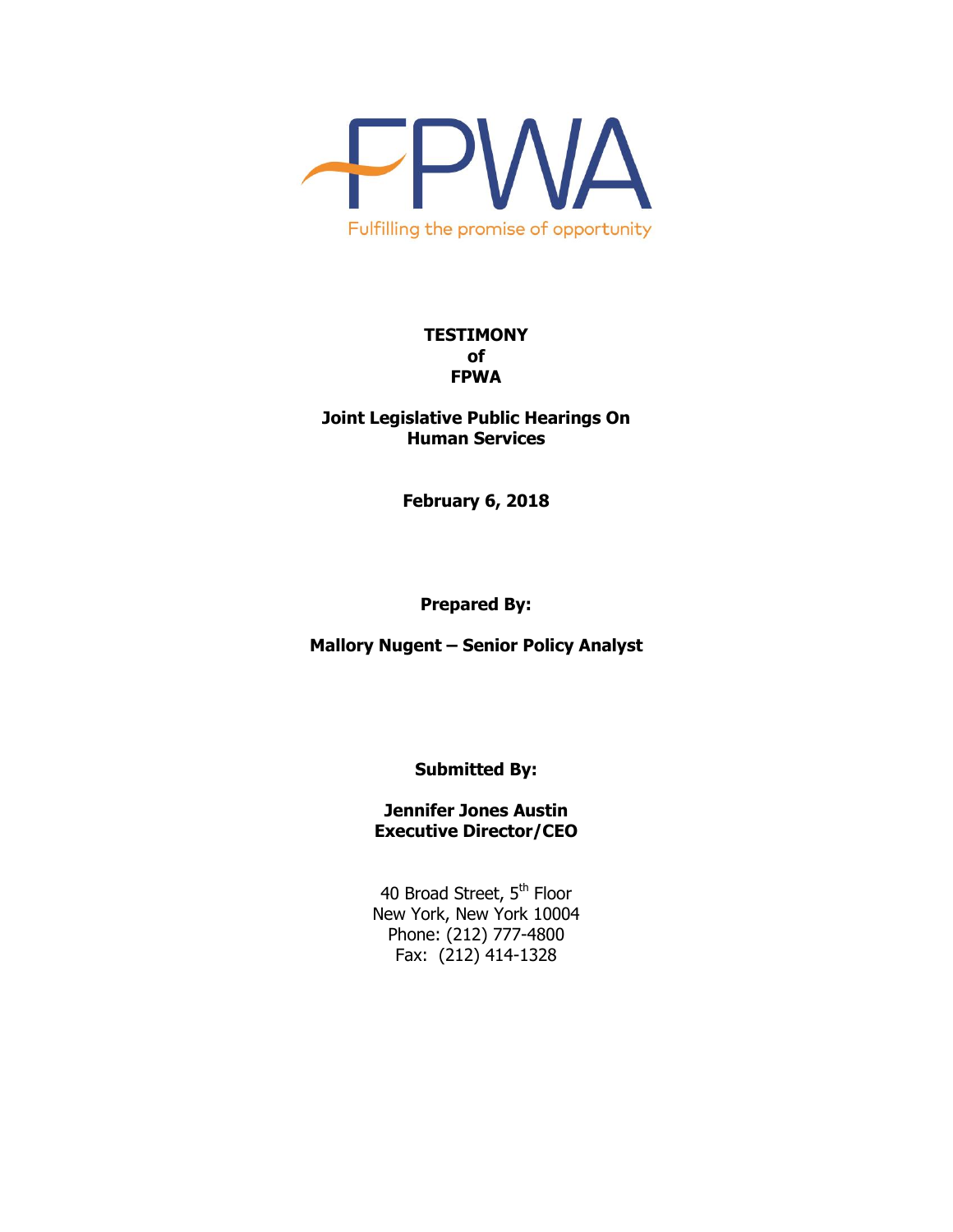My name is Mallory Nugent and I am a Senior Policy Analyst at FPWA. I would like to thank the members of the legislature for the opportunity to testify before you today and for your leadership on issues that deeply impact New Yorkers.

FPWA is an anti-poverty, policy and advocacy nonprofit with a membership network of nearly 200 human service and faith-based organizations. FPWA has been a prominent force in New York City's social services system for more than 92 years, advocating for fair public policies, collaborating with partner agencies, and growing its community-based membership network to meet the needs of New Yorkers. Each year, through its network of member agencies, FPWA reaches close to 1.5 million New Yorkers of all ages, ethnicities, and denominations. FPWA focus's its advocacy work on issues of economic justice, seeking to ensure that all New Yorkers can have economic security and stability.

FPWA strongly supports strengthening the human services sector through the following investments in FY2018-2019:

- Fund the minimum wage on direct human services contracts (\$23 million).
- Adjust salaries for human services workers left out of last year's direct care increase, at the same 3.25% (\$65 million).
- Increase funding and make recurring the Nonprofit Infrastructure Capital Investment Program (\$100 million).
- Key investments in human services programming, including housing, childcare, child welfare, and services for older adults.

We encourage the State to invest in the vital human services programs, from early childhood education to services for older adults, to ensure that all New Yorkers have access to opportunity and upward mobility.

# **Strong Nonprofits for a Better New York**

FPWA is a co-chair of Strong Nonprofits for a Better New York. Strong Nonprofits is a statewide coalition of more than 350 nonprofit human services providers, calling for increased State investment in the sector's workforce and infrastructure. Working under contract with the State, human services agencies provide crucial services to uplift New Yorkers from all walks of life. The State must ensure these organizations can continue their vital work.

While we recognize this is a difficult budget year, in challenging times it is most important that we strengthen our nonprofit providers—they are our communities first line of defense. These investments will address costly issues like turnover and infrastructure needs, allowing program dollars to be more impactful.

# **Workforce**

Human services workers across the State provide crucial services and critical interventions that ensure New Yorkers are safe, supported, and building toward a better future. From the childcare worker who allows parents to get to work on time, knowing their child is learning and growing, to the senior case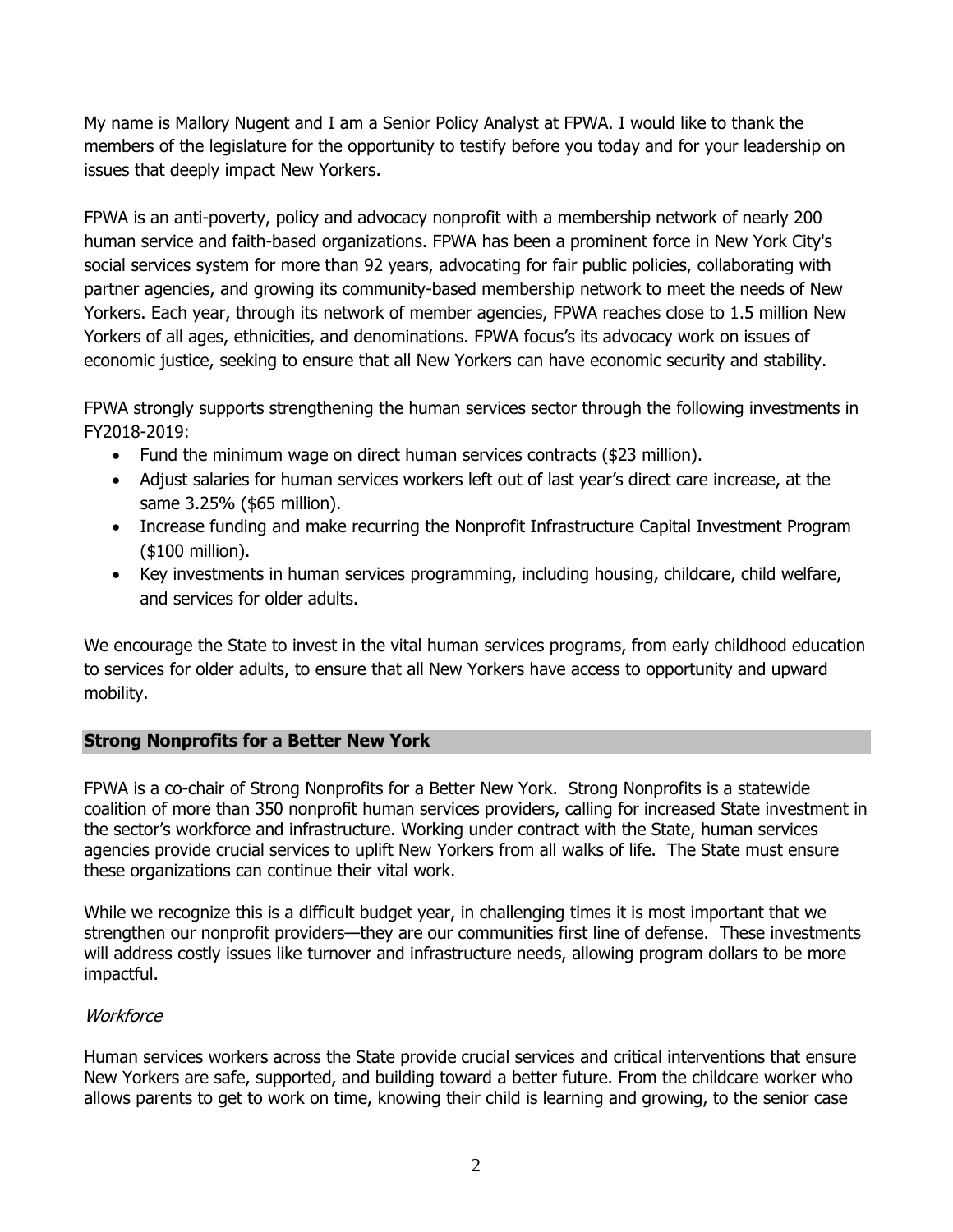manager assisting older adults to age safely and with dignity in their homes, human services workers are in every community and are vital to the functioning and well-being of our communities.

New York's human service nonprofit sector employs more than 200,000 workers who build and maintain the wellbeing of New Yorkers every day. William Gettman, CEO of Northern Rivers Family in Albany, provided a nonprofit perspective on the role of the workforce stating, "Nonprofit organizations are a critical and important economic engine and a vital part of our economy. These nonprofits deliver the lion's share of health care, mental health, child welfare, counseling and other services that immeasurably contribute to overall quality of life and civic involvement."

Since 1990 the human service nonprofit sector employment has doubled. This has increased the number of individuals working in this sector from 166,000 to 332,000 in 2016. Human services job growth occurred primarily among nonprofit organizations working under public contract. Nonprofits account for nearly 20 percent of New York's workforce.



Although the workforce is growing, the wages of the workers continues to remain stagnant and below a living wage. The average annual pay for human services workers ranges from \$23,000 to \$25,000 upstate, about \$27,000 in the Hudson Valley and on Long Island, and \$29,600 in New York City. Such pay is only about 40 percent of the average for all workers and falls far short of the income needed to meet United Way's survival family budget needs. This leads to a crisis of recruitment and retention, which deeply impact the quality and consistency of services, and poses a serious financial challenge to organizations who must constantly recruit and train

### new staff.

Women make up 81 percent of the statewide workforce and people of color account for 46 percent of human services workers in the State. People of color make up an even larger portion of the sector in urban areas like New York City, where they account for 75 percent of the workforce. The pervasive low wages of this workforce, coupled with the demographic makeup, understandably highlight how fair wages for these workers is both a gender and racial justice issue. Exacerbating this, compensation is not reflective of the accomplishments of these individuals. 41 percent of the women who work in this sector have a four-year college degree and another 25 percent of those women have an associates' degree. The State must make appropriate investments to allow nonprofits to pay the fair salaries these workers deserve.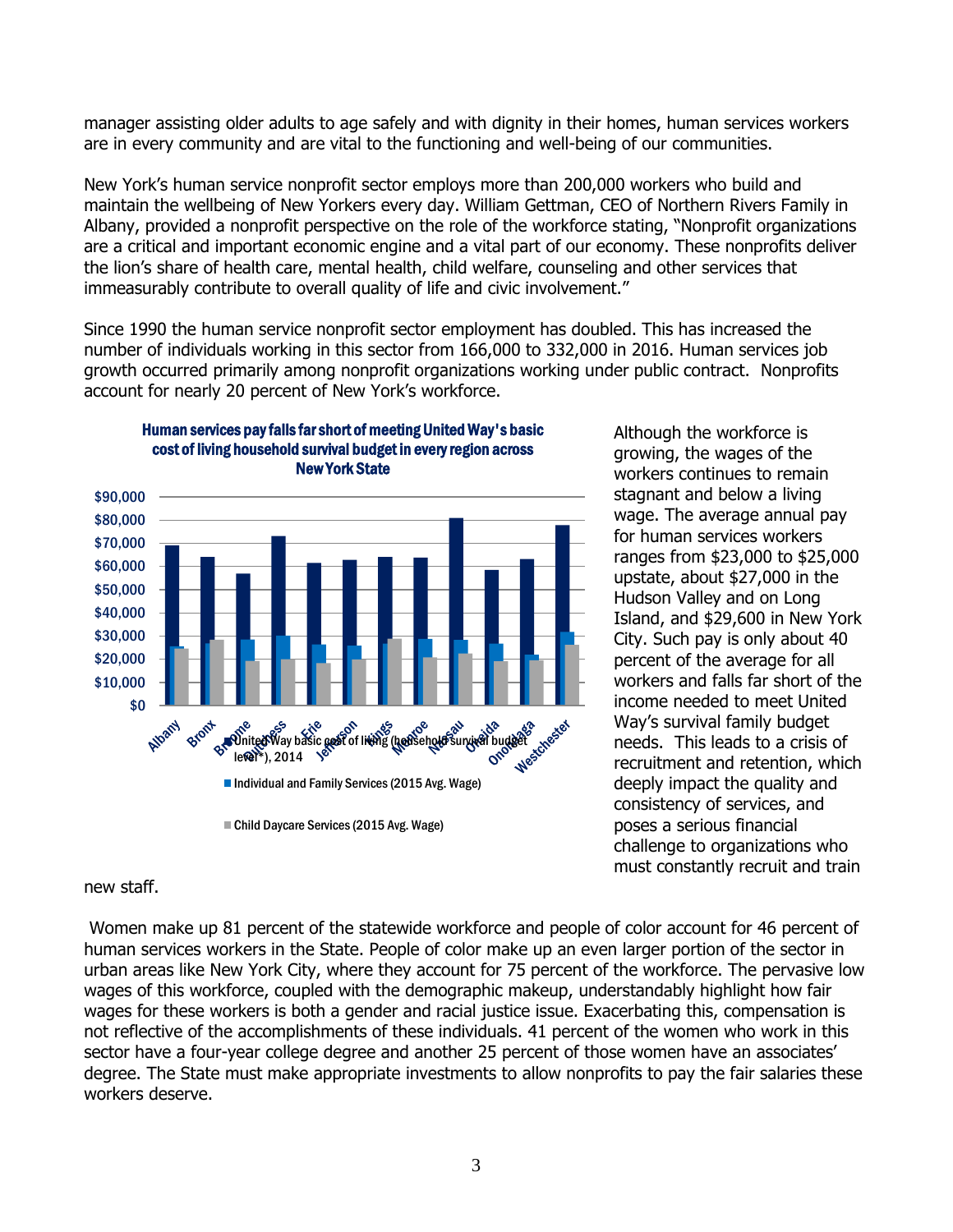Human services contracts have not seen an increase in their salaries in eight years, and to that point, contracts have not been adjusted to account for any increase to the cost of doing business. A statutory cost-of-living adjustment (COLA) exists for many human services agencies, but has been deferred for eight years, adding up to more than \$540 million in deferred funds to the human services sector, claimed as savings to the State. The State should not be creating savings on the backs of the nonprofit workforce serving our communities. Last year, a portion of the sector's direct care agencies contracted with the Office for Persons with Developmental Disabilities (OPWDD), Office of Mental Health (OMH), and Office of Alcoholism and Substance Abuse Services (OASAS) secured \$55 million to provide a 3.25 percent salary increase per year for the next two years to specific direct care titles. While this investment is laudable, it unfortunately leaves out many human services workers, including those contracted through State agencies like the Office of Children and Family Services (OCFS) and Office of Temporary and Disability Assistance (OTDA), creating a bifurcated workforce. **We urge the state to include \$65 million in the FY 2019 budget to provide a comparable increase to the human services workers not included in last year's increase.**

Given the low wages of the workforce, nonprofit providers were staunch advocates for the increase in the minimum wage, both for their workers and the clients they serve. Recent minimum wage legislation will bring New York City to \$15 per hour by 2018, and the rest of the State will reach \$12.50 by 2020. Unfortunately, this increase remains an unfunded mandate, with no additional funding allocated over the last two years to cover this increase for direct contracts. Absorbing the minimum wage increase could be crippling for providers already stretched thin. An unfunded minimum wage will force agencies to make difficult choices, such as cutting programs, limiting the reach of their services, or even closing their doors.

It is the responsibility of the government to fund mandates relating to the nonprofit sector and their contracts. **We are asking the State to include \$23 million to fund the minimum wage**. Upon increasing the minimum wage, Governor Cuomo stated that adjustments would be made to minimize "financial hardship" for nonprofits. Any unfunded mandate creates a "financial hardship" for nonprofits providers, and to date no funding has been made available to keep the Governor's promise.

# **Infrastructure**

The Nonprofit Infrastructure Capital Investment Program (NICIP) is a critical fund for nonprofits to address necessary building repairs, technology upgrades, and other capital needs not supported by current contracts. We thank the Governor and the Legislature for including \$120 million over the past three years in the budget for NICIP. The first \$100 million allocated will enable 237 nonprofit human services providers across the State to repair, reinforce, expand, and update their physical and technological infrastructure.

Unfortunately, the need for capital funding far exceeds the initial \$100 million appropriation and the \$20 million that was allocated in FY18. 635 organizations responded to the NICIP request for applications, totaling in \$300 million worth of projects. This demonstrates how significant this investment is to nonprofits, particularly in sustaining their capabilities to delivering effective services to all New Yorkers.

Supporting the infrastructure upgrades is paramount and this fund is extremely beneficial to nonprofits throughout the State. It has allowed for nonprofits to fix leaky roofs, replace/repair elevators, bring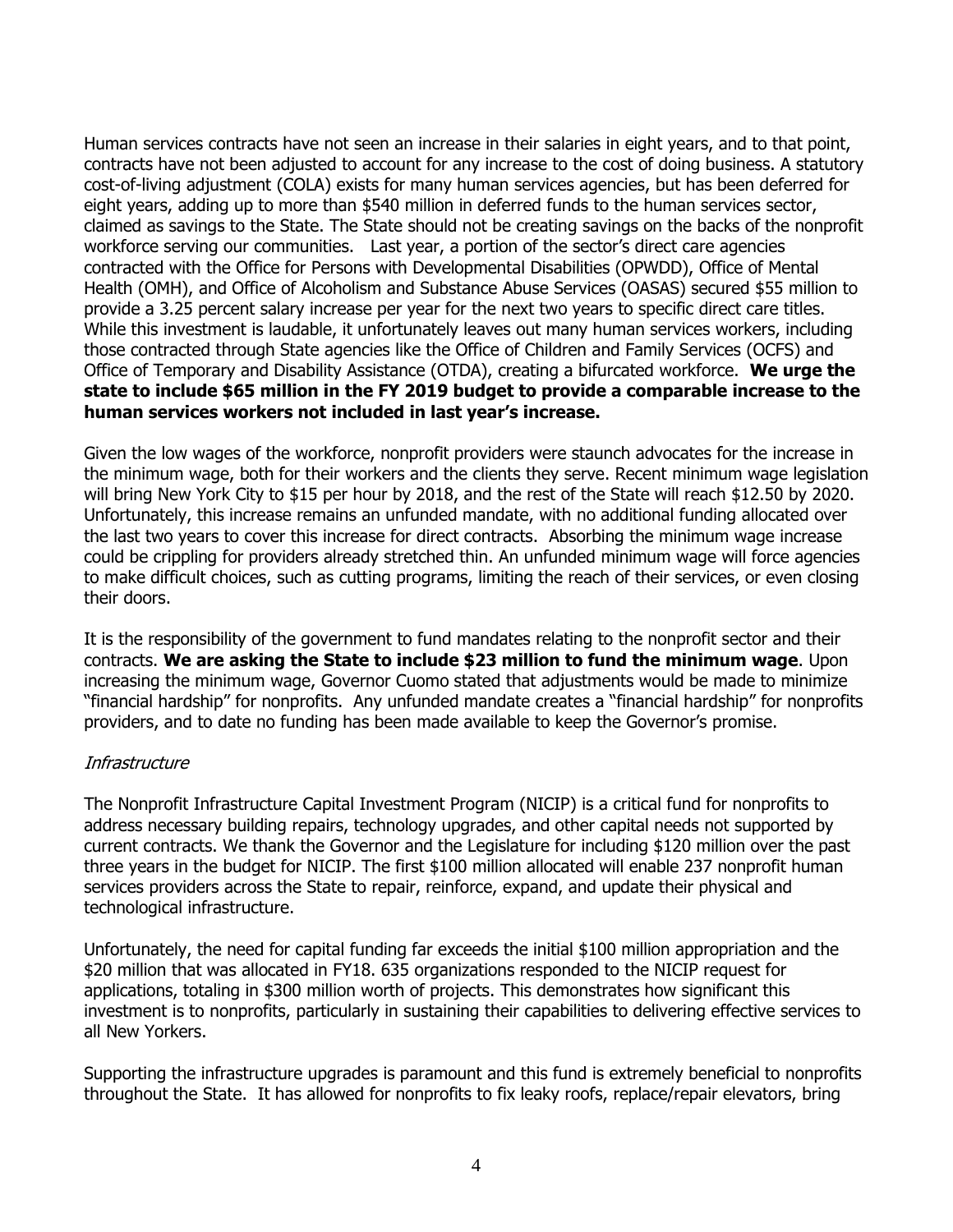technology up to date, and even insert wheel chair ramps to make their buildings more accessible. **We urge the State to increase the NICIP fund and implement a recurring investment of \$100 million**. This reasonable investment is a crucial step in meeting the infrastructure needs of a sector that delivers nearly \$6.8 billion in essential services annually. Support for more funding will allow more nonprofits in your district to apply for it, which means more support for local organizations in your district to receive necessary infrastructure upgrades to their facilities.

## **To begin to address unmet need in our communities, FPWA also urges the state to make investments in the areas detailed below:**

# **Child Care**

Currently in New York State, too many working families who qualify for child care assistance are being turned away, and too many working parents are being forced to reduce work hours, or drop out of the work force all together. Child care providers, like human services providers across the various subsectors, are also not able to recruit and retain qualified staff or meet the rising costs of providing quality care. These issues negatively impact women—and especially women of color—most significantly.

New York State needs a clear plan to provide equitable access to quality child care for all New York children and working families, and a family sustaining income for child care providers. FPWA supports the Empire State Campaign for Child Care, and we pledge our assistance in the development and implementation of that plan. **As a first step, we urge the Governor to call up and implement the Child Care Task Force legislation passed in June of 2017**.

While we work on a long-term child care plan, we must increase investment now to at least restore short term stability to both the child care provider and subsidy systems. We must help put New Yorkers back to work, strengthen our child care infrastructure, and keep more children from falling through the cracks before they even learn to walk. This is a health, education and business imperative. **Therefore, we call on the New York Legislature to increase our state investment in childcare by at least \$100 million in 2018**. This funding would go towards:

- Increasing State funding to counties for child care subsidies by \$31 million;
- Increasing State funding further to stabilize the child care workforce and infrastructure, and to ensure equitable access to quality care;
- Direct a portion of Economic Development funding dollars to further reduce the number of qualified families who are currently denied subsidy assistance, and to stabilize the child care workforce;
- Increase State funding for the Child Care Facilitated Enrollment Projects in order to expand access to subsidies available to working families at higher income eligibility levels;
- Expand and adjust the child and dependent care tax credit for maximum benefit.

# **Child Welfare**

Governor Cuomo's Executive Budget would mark the most drastic cuts to child welfare in New York City in decades – including child-protective services, youth justice, and preventive programs that help keep families together.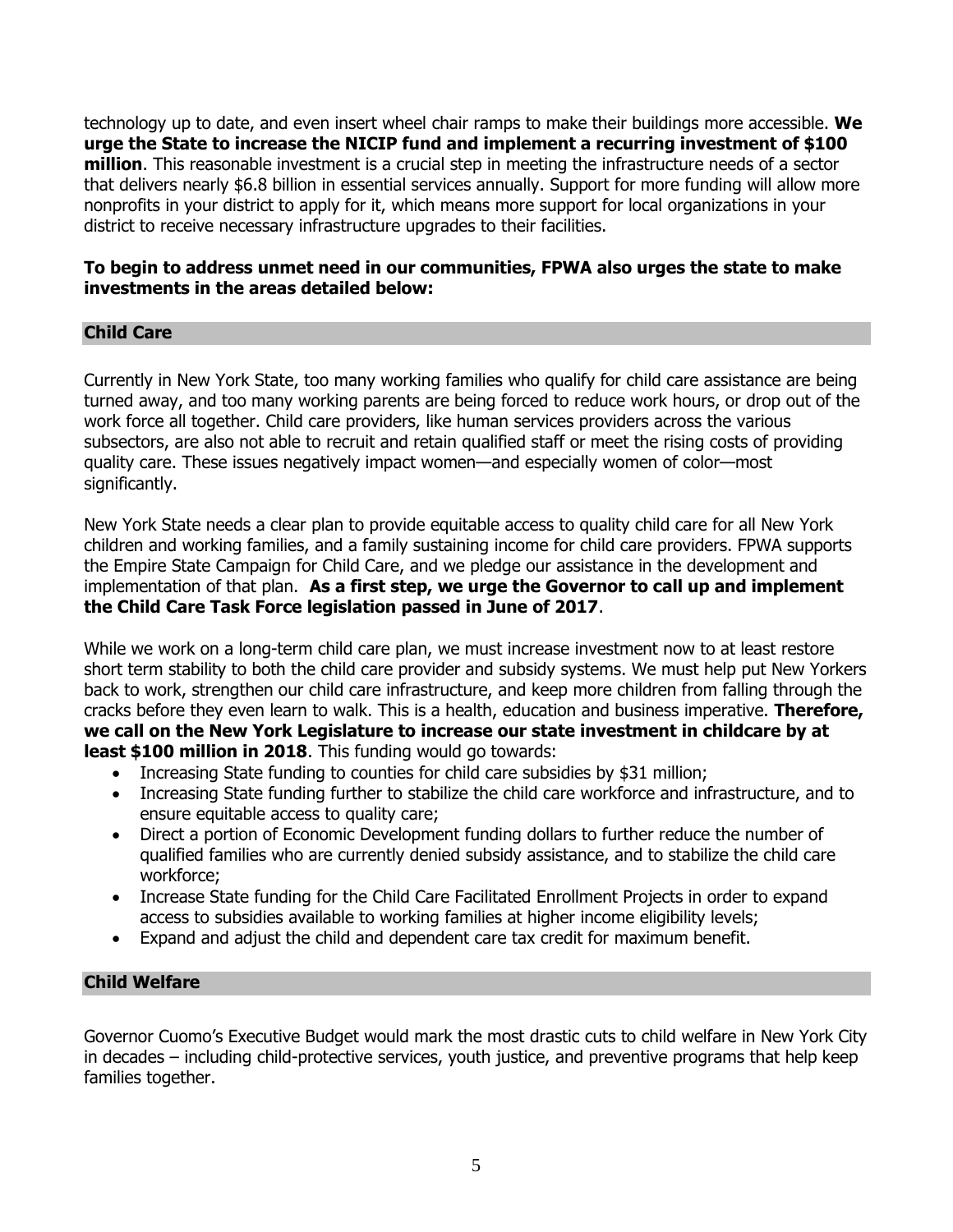The proposed budget cuts come just as New York City has strengthened its child welfare system and begun to see historic progress in improving outcomes for children. The cuts could:

- Reverse the progress in reducing caseloads of frontline child protection workers
- Increase the number of children in foster care, which are now at historic lows
- Make it impossible to implement Raise the Age as planned

Following is an overview of the cuts in the proposed budget affecting New York City's Administration for Children's Services:

- Child welfare funding, which supports both protective and preventive programs would be cut by \$129 million in State funds, a reduction of 29 percent of current funds. This cut would reduce the total child welfare services funding – chiefly for protective and preventive programs – leading to significant cuts core areas of work
- Close to Home youth justice program has a total budget of \$75.5 million for placements in FY2019. Of the FY2019 total: \$30.5 million is State funds, \$38 million is City funds, and \$7 million is federal funds. The Governor's budget proposes cutting all State funding for New York City's Close to Home Program. This cut would reduce Close to Home's budget by 40%, leading to significant cuts in this program, just when the number of youth in Close to Home is expected to double once Raise the Age is implemented.

### **FPWA urges the State to reject these cuts to critical child welfare programs, which support New York City children and families.**

### **Housing**

**FPWA strongly supports a \$40 million investment in Housing Stability Support (HSS)**, a statewide rental supplement for public assistance-eligible families and individuals facing eviction, currently homeless, or facing loss of housing due to domestic violence or hazardous living conditions. By keeping hundreds of thousands of at-risk people in their homes, HSS will alleviate the unsustainable financial burden currently that shelters and other stopgap measures place on the taxpayers of New York State. In addition, keeping families in their homes is the best way to mitigate the extensive social costs of homelessness and the negative impact it has on an individual's education, health and employment.

### **Aging**

New York State is home to over 4 million people over the age of 60, or 20.6% of the total population, and is growing very rapidly. Moreover, while today there are approximately 430,000 people aged 85 and older, this number is projected to nearly double by 2040. A longer life expectancy is a great achievement of modern medicine and reflective of many improvements in the quality of life, but it also comes with challenges that we must be prepared to address.

In particular, very limited incomes are a hard reality for many older adults—1 in 5 live below or just above the poverty level and 56.4% have rent expenses that are 30% or more of their income. And, the longer we live, the more we experience a wide variety of changes in our abilities. Of New Yorkers aged